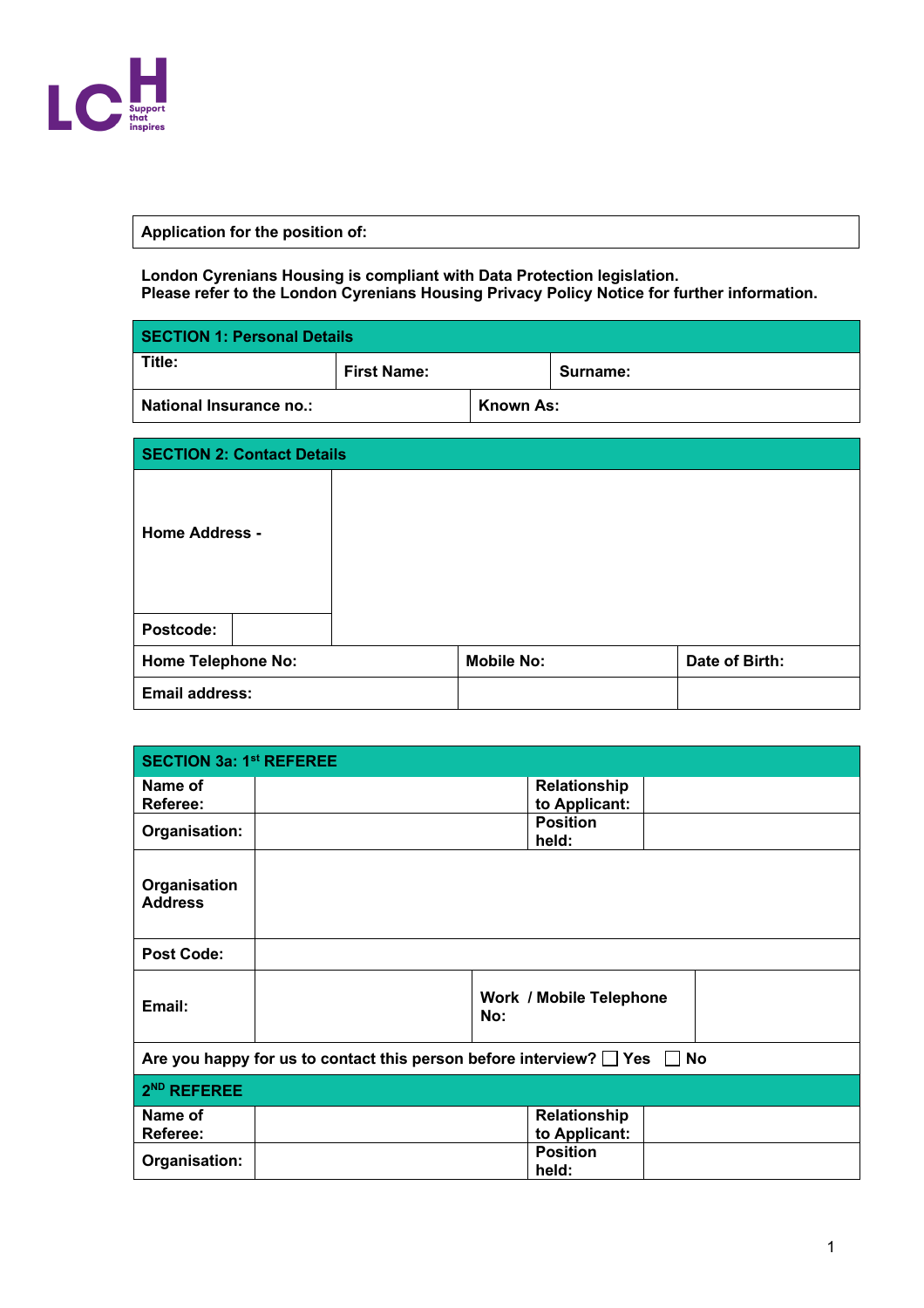

| Organisation<br><b>Address</b> |                                                                                |
|--------------------------------|--------------------------------------------------------------------------------|
| <b>Post Code:</b>              |                                                                                |
| Email:                         | <b>Work / Mobile Telephone</b><br>No:                                          |
|                                | Are you happy for us to contact this person before interview? $\Box$ Yes<br>No |

| <b>SECTION 4: PREVIOUS EXPERIENCE</b> |                                        |                                    |                                             |                            |
|---------------------------------------|----------------------------------------|------------------------------------|---------------------------------------------|----------------------------|
| Dates of<br><b>Employment</b>         | Name and Address of<br><b>Employer</b> | <b>Your position</b><br>and salary | <b>Brief Outline and Duties</b><br>involved | Reason/s<br>for<br>leaving |
|                                       |                                        |                                    |                                             |                            |
|                                       |                                        |                                    |                                             |                            |
|                                       |                                        |                                    |                                             |                            |
|                                       |                                        |                                    |                                             |                            |
|                                       |                                        |                                    |                                             |                            |

| <b>SECTION 4: Right to Work</b> |                                   |  |
|---------------------------------|-----------------------------------|--|
|                                 | <b>UK Citizen</b>                 |  |
| Please tick as appropriate      | Work Permit $\Box$ Date expiring: |  |
|                                 | Visa $\Box$ Date expiring:        |  |
|                                 | Date expiring:<br>Other:          |  |

| <b>SECTION 5: VOLUNTARY WORK</b> |                         |                      |                                |  |
|----------------------------------|-------------------------|----------------------|--------------------------------|--|
| <b>Dates</b>                     | <b>Name and Address</b> | <b>Your Position</b> | <b>Brief Outline of Duties</b> |  |
|                                  |                         |                      |                                |  |
|                                  |                         |                      |                                |  |
|                                  |                         |                      |                                |  |
|                                  |                         |                      |                                |  |
|                                  |                         |                      |                                |  |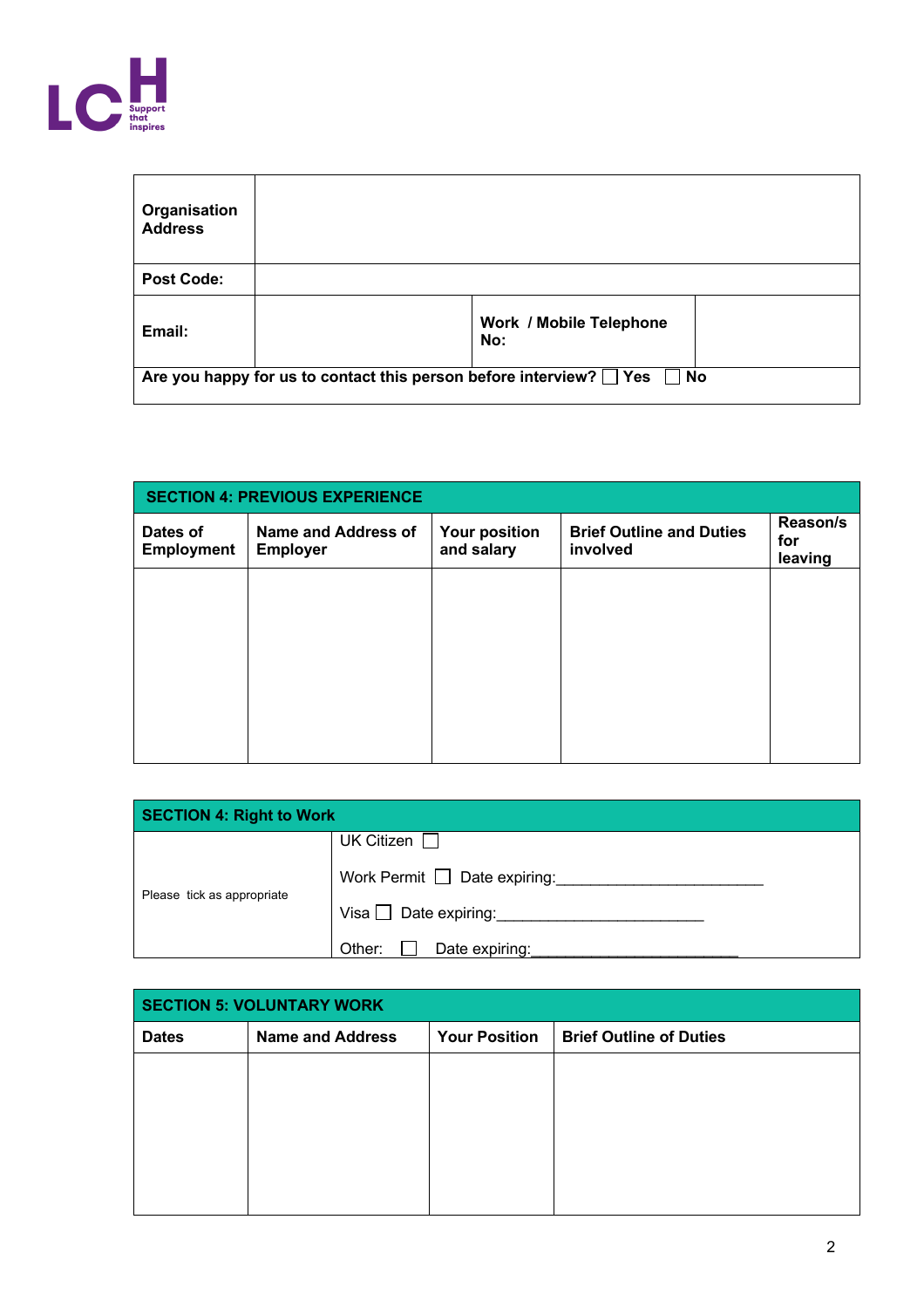

| <b>SECTION 6: QUALIFICATIONS AND TRAINING</b><br>Please include here details of any qualifications or training courses that you consider are relevant to<br>the post for which you have applied.<br>You may be requires to provide evidence of any academic qualifications stated. |                                              |                                             |  |
|------------------------------------------------------------------------------------------------------------------------------------------------------------------------------------------------------------------------------------------------------------------------------------|----------------------------------------------|---------------------------------------------|--|
| <b>Dates</b>                                                                                                                                                                                                                                                                       | <b>Organisation Running Course and Title</b> | <b>Details of Content</b>                   |  |
|                                                                                                                                                                                                                                                                                    |                                              | English, Maths, Science,<br>Drama, Spanish, |  |

## **SECTION 5: SKILLS AND EXPERIENCE**

**Please use this page to describe why you consider yourself suitable for this post. Please read the advice notes and address the person specification in completing this section.**

*Drawing upon your experience, skills and qualifications explain how you meet each selection criterion, addressing each one in turn using appropriate headings. The shortlisting panel needs as much relevant information as you can provide.*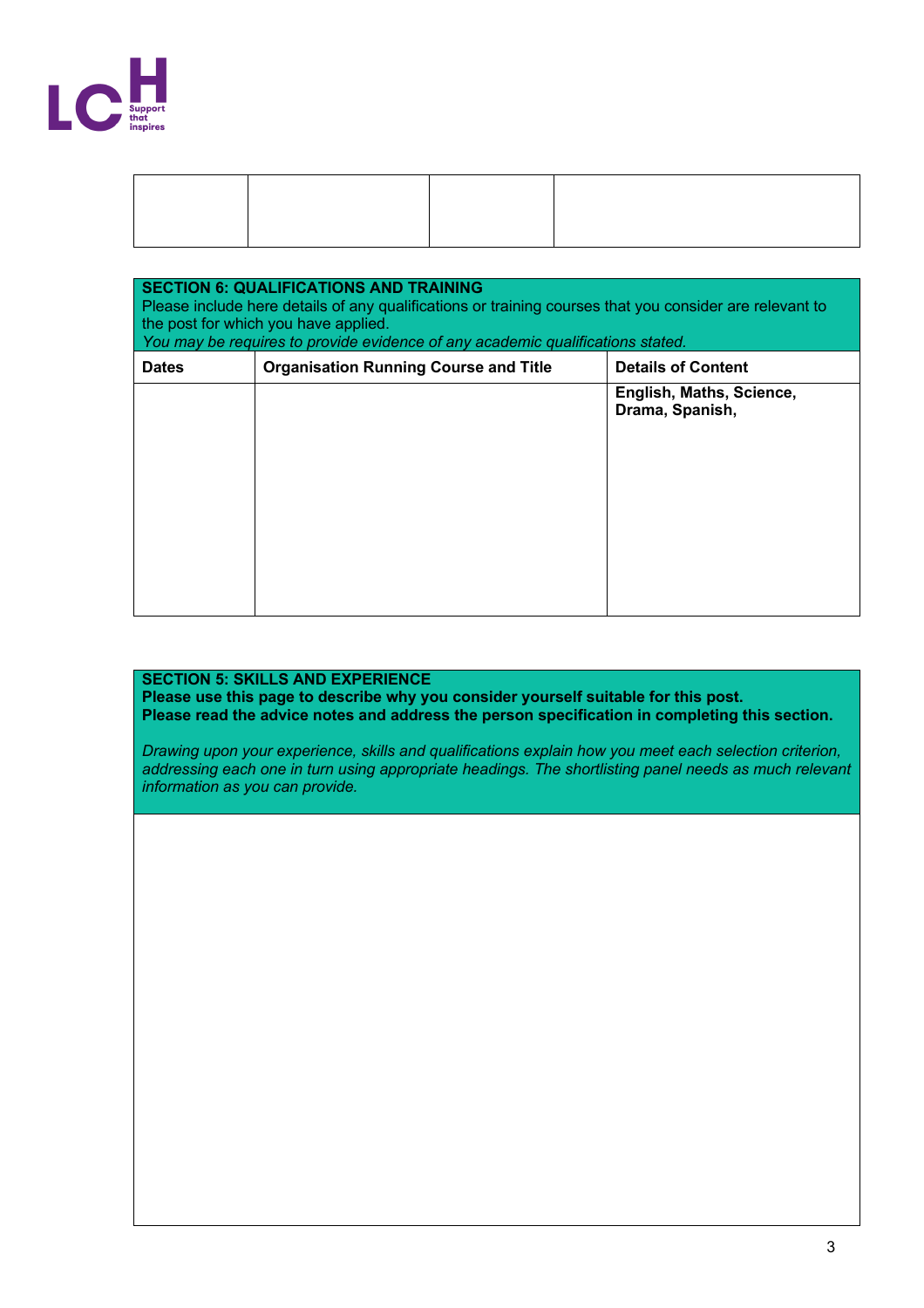

## **SECTION 6: EQUAL OPPORTUNITIES POLICY**

Please explain how you would demonstrate your commitment to Equal Opportunities in your work.

## **SECTION 7: ADDITIONAL INFORMATION**

When could you be available for work, or what notice period does your current employer require?

Have you ever been convicted of a criminal offence? If yes, please give details on a separate sheet. N.B. All convictions have to be identified for this type of work and cannot be spent. An enhanced DBS Disclosure will be required for all staff.

 $\Box$ Yes No

Do you have any special needs in order for you to attend for, or participate in, an interview?  $\square$ No

 $\Box$  Yes. (please specify below)

**I declare that the information that I have provided is true and accurate, and in particular that I have not omitted any material facts, which may have a bearing on my application. I understand that the offer of a contract of employment is conditional on the above. I accept that if I do not comply with the above any offer made to me may be withdrawn.**

**I accept that once I have commenced employment, London Cyrenians Housing will be entitled to terminate my contract without notice, if there is any untrue or inaccurate information in, or any material omissions from, my application or in any supporting documents submitted with it.**

**I give my consent to London Cyrenians Housing making such reasonable enquiries as it thinks fit in respect of the information and details given in this application.**

**I have read and understood the London Cyrenians Housing Privacy Policy Notice.**